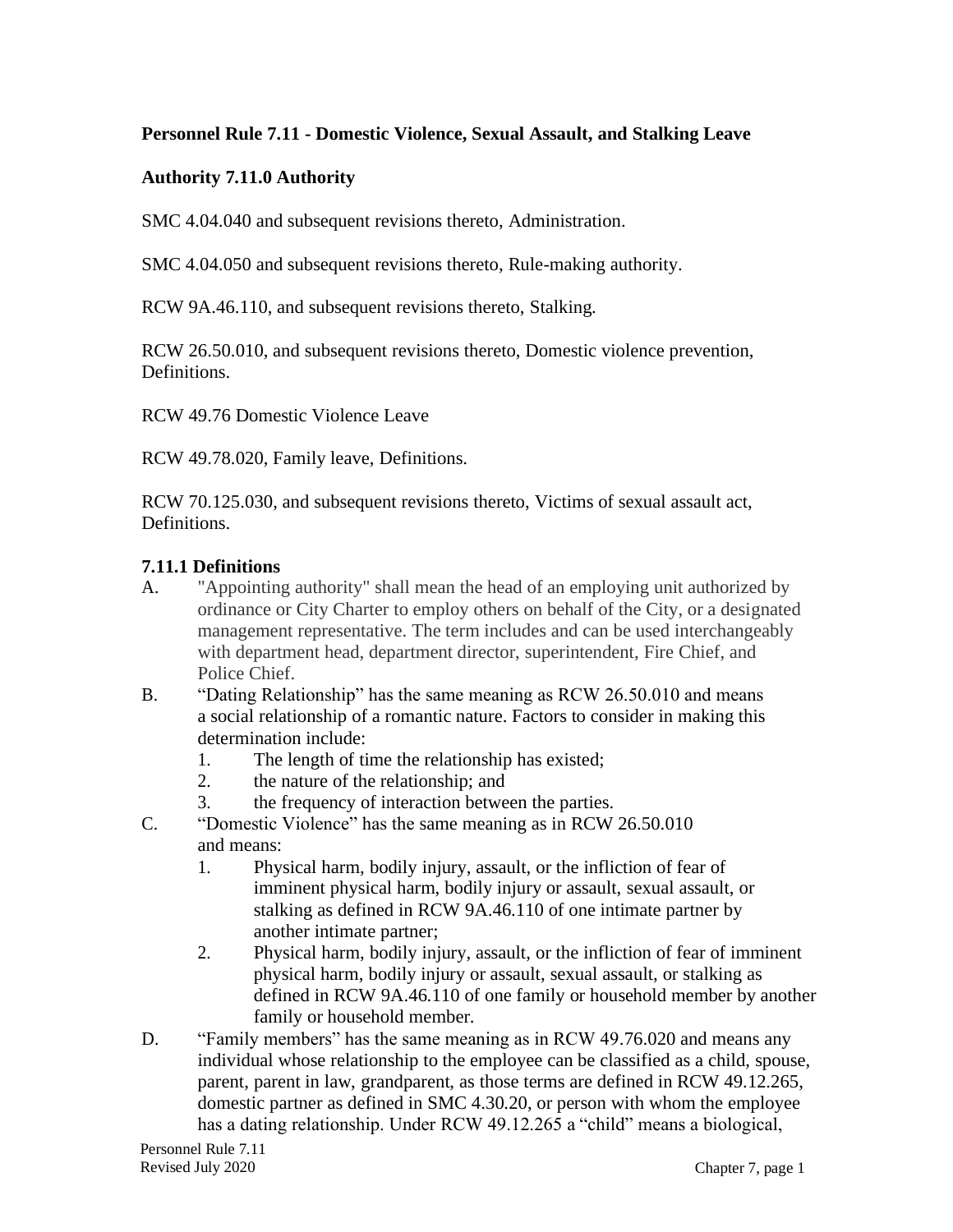adopted, or foster child, a step child, a legal ward, or a child of a person standing in loco parentis who is (a) under eighteen years of age or (b) eighteen years of age or older and incapable of self-care because of a mental or physical disability; a "parent" means a biological or adoptive parent of an employee or an individual who stood in loco parent is to an employee when the employee was a child; a "parent in law" means a parent of the spouse; a "grandparent" means a parent of a parent of an employee; and a "spouse" means a husband or wife.

- E. "Intermittent leave" means leave taken in separate blocks of time due to a single qualifying reason.
- F. "Intimate partner" has the same meaning as RCW 26.50.010 and means: (a) Spouses, or domestic partners; (b) former spouses, or former domestic partners; (c) persons who have a child in common regardless of whether they have been married or have lived together at any time; (d) adult persons presently or previously residing together who have or have had a dating relationship; (e) persons sixteen years of age or older who are presently residing together or who have resided together in the past and who have or have had a dating relationship; and (f) persons sixteen years of age or older with whom a person sixteen years of age or older has or has had a dating relationship.
- G. "Reduced leave schedule" means a leave schedule that reduces the usual number of hours per workweek, or hours per workday, of an employee.
- H. "Sexual Assault" has the same meaning as in RCW 70.125.030 and means one or more of the following:
	- 1. Rape or rape of a child;
	- 2. Assault with intent to commit rape or rape of a child;
	- 3. Incest or indecent liberties;
	- 4. Child molestation;
	- 5. Sexual misconduct with a minor;
	- 6. Custodial sexual misconduct;
	- 7. Crimes with a sexual motivation;
	- 8. Sexual exploitation or commercial sex abuse of a minor;
	- 9. Promoting prostitution; or
	- 10. An attempt to commit any of the aforementioned offenses
- I. "Stalking" has the same meaning as in RCW 9A.46.110 and is when, without lawful authority:
	- 1. A person intentionally and repeatedly harasses or repeatedly follows another person; and
	- 2. The person being harassed or followed is placed in fear that the stalker intends to injure the person, another person, or property of the person or of another person; and
	- 3. The feeling of fear is one that a reasonable person in the same situation would experience under all the circumstances; and
	- 4. The stalker either:
		- a. Intends to intimidate, harass, or frighten the person, or
		- b. Knows or reasonably should know that the person is afraid, intimidated, or harassed even if the stalker did not intend to place the person in fear or intimidate or harass the person "Victim" is a person who has been subjected to domestic violence, sexual assault and/or stalking.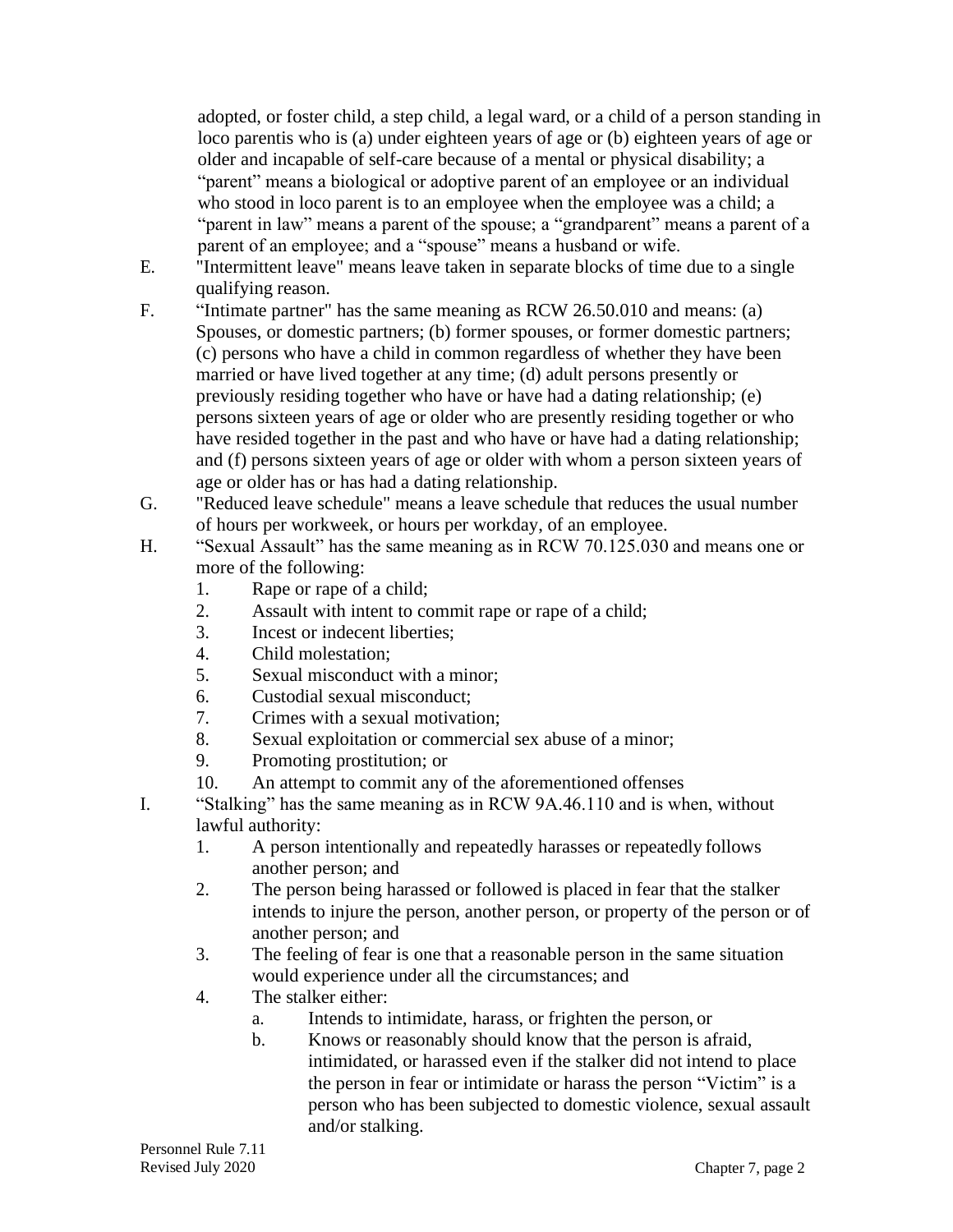# **7.11.2 Application of this Rule**

- A. The provisions of this Rule apply to regularly appointed employees.
- B. For regularly appointed employees who are represented under the terms of a collective bargaining agreement, this Rule prevails except where it conflicts with the collective bargaining agreement, any memoranda or agreement or

understanding signed pursuant to the collective bargaining agreement, or any established and recognized practice relative to the members of the bargaining unit.

- C. This Rule does not apply to individuals who are hired under the terms of a grant that includes provisions that conflict with this Rule. These individuals are subject to all applicable federal, state and City laws.
- D. This Rule does not apply to temporary employees. Temporary employees are governed by Personnel Rule 11 and all applicable federal, state and City laws.
- E. Appointing authorities may establish written policies and procedures for the implementation of this Rule to facilitate the management of the personnel system within their employing units, provided that such policies and procedures do not conflict with the provisions of this Rule.

# **7.11.3 Domestic Violence, Sexual Assault, and Stalking Leave Policy**

The City will comply with State Law, RCW 49.76, which provides for leave from employment for employees who are victims of domestic violence, sexual assault, or stalking, or for employees whose family members are victims, to participate in legal proceedings, receive medical treatment, or obtain other necessary services.

Qualifying Reasons and Entitlement

- A. An employee may take reasonable amount of leave from work, intermittent leave, or leave on a reduced leave schedule, with or without pay, to:
	- 1. Seek legal or law enforcement assistance or remedies to ensure the health and safety of the employee or employee's family members including, but not limited to, preparing for, or participating in, any civil or criminal legal proceeding related to or derived from domestic violence, sexual assault, or stalking;
	- 2. Seek treatment by a health care provider for physical or mental injuries caused by domestic violence, sexual assault, or stalking, or to attend to health care treatment for a victim who is the employee's family member;
	- 3. Obtain, or assist a family member in obtaining, services from a domestic violence shelter, rape crisis center, or other social services program for relief from domestic violence, sexual assault, or stalking;
	- 4. Obtain, or assist a family member in obtaining, mental health counseling related to an incident of domestic violence, sexual assault, or stalking, in which the employee or the employee's family member was a victim of domestic violence, sexual assault, or stalking; or
	- 5. Participate in safety planning, temporarily or permanently relocate, or take other actions to increase the safety of the employee or employee's family members from future domestic violence, sexual assault, or stalking.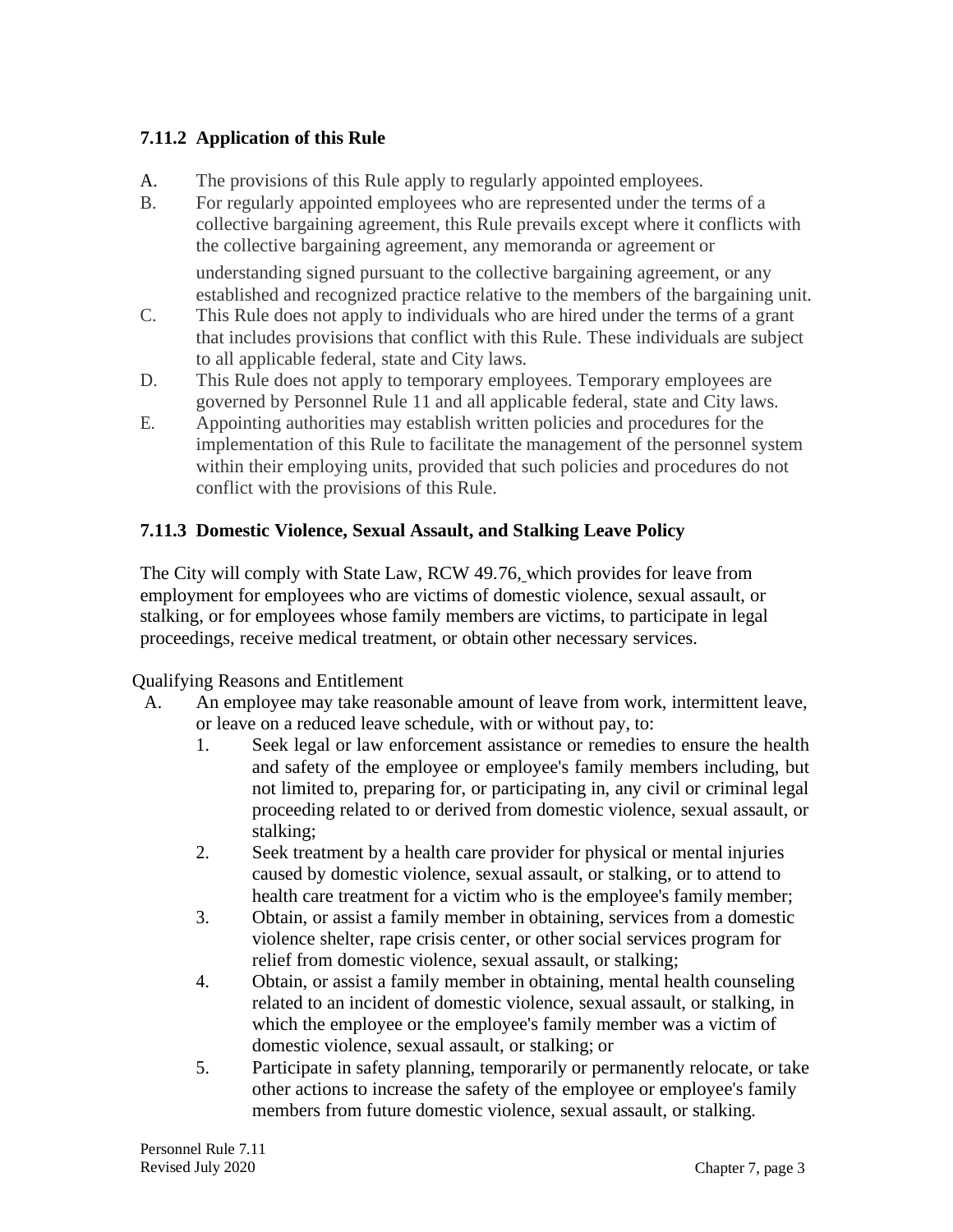- B. An employee who is absent from work pursuant to this Rule may elect to use the employee's accrued sick leave, vacation leave, personal holiday, compensatory time, executive leave, merit leave, or unpaid leave time.
- C. The taking of leave under this Rule shall not result in the loss of any pay or benefits to the employee that accrued before the date on which the leave commenced. Upon an employee's return from leave under this Rule, the appointing authority shall either:
	- 1. Restore the employee to the position of employment held by the employee when the leave commenced; or
	- 2. Restore the employee to an equivalent position with equivalent employment benefits, pay, and other terms and conditions of employment. This section does not apply if an employee was hired for a specific term or only to perform work on a discrete project, the employment term or project is over, and the appointing authority would not otherwise have continued to employ the employee.
- D. Coverage under the City's health insurance plan must be maintained for the duration of the leave at the level and under the condition's coverage would have been provided if the employee had not taken the leave.

Notice and Certification Requirements

- E. The appointing authority or designated management representative shall conspicuously post an employment poster on the premises where notices to employees and applicants for employment are customarily posted setting forth excerpts from, or summaries of, the pertinent provisions of this chapter and information pertaining to the filing of a charge.
- F. As a condition of taking leave for any purpose described in this Rule, an employee shall give as much advance notice of the employee's intention to take leave as practicable. When advance notice cannot be given because of an emergency or unforeseen circumstance due to domestic violence, sexual assault, or stalking, the employee must give notice no later than the end of the first day that the employee takes such leave.
- G. When an employee requests leave under this Rule the appointing authority may require that the request be supported by verification that:
	- 1. The employee or employee's family member is a victim of domestic violence, sexual assault, or stalking; and

2. The leave taken was for one of the purposes described in this Rule. If verification is required, it must be provided in a timely manner. In the event that advance notice of the leave cannot be given because of an emergency or unforeseen circumstance due to domestic violence, sexual assault, or stalking, and verification is required, it must be provided within a reasonable time period during or after the leave.

- H. An employee may satisfy the verification requirement of this section by providing the department with one or more of the following:
	- 1. A police report indicating that the employee or employee's family member was a victim of domestic violence, sexual assault, or stalking;
	- 2. A court order protecting or separating the employee or employee's family

Personnel Rule 7.11 Revised July 2020 Chapter 7, page 4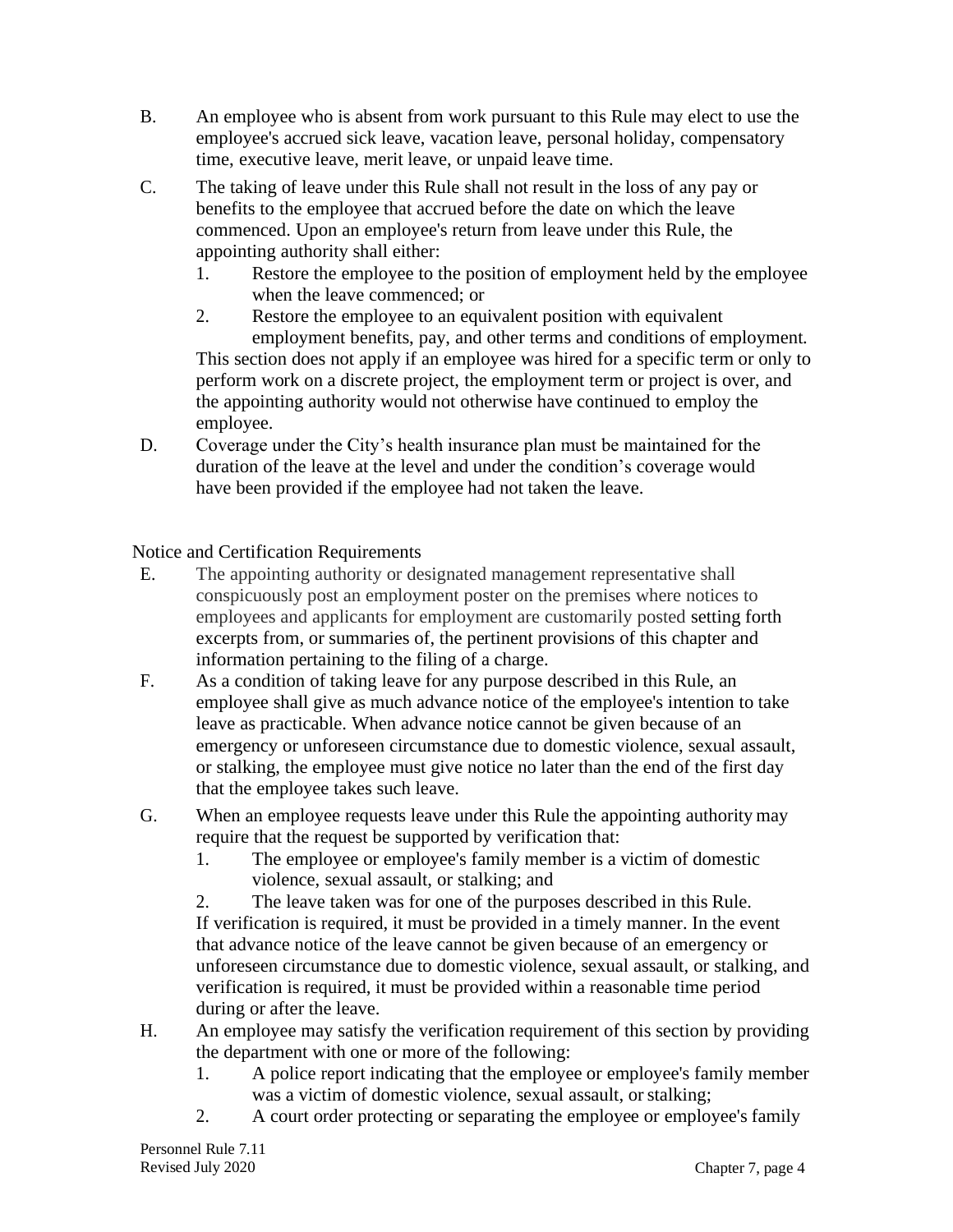member from the perpetrator of the act of domestic violence, sexual assault, or stalking, or other evidence from the court or the prosecuting attorney that the employee or employee's family member appeared, or is scheduled to appear, in court in connection with an incident of domestic violence, sexual assault, or stalking;

- 3. Documentation that the employee or the employee's family member is a victim of domestic violence, sexual assault, or stalking, from any of the following persons from whom the employee or employee's family member sought assistance in addressing the domestic violence, sexual assault or stalking: An advocate for victims of domestic violence, sexual assault, or stalking; an attorney; a member of the clergy; or a medical or other professional; or
- 4. An employee's written statement that the employee or the employee's family member is a victim of domestic violence, sexual assault, or stalking and that the leave taken was for one of the purposes described in this Rule.
- I. If the victim of domestic violence, sexual assault, or stalking is the employee's family member, verification of the familial relationship between the employee and the victim may include, but is not limited to, a statement from the employee, a birth certificate, a court document, or other similar documentation.

Employee Protections

- J. The department shall not require disclosure of information other than the verification described in this Rule and shall maintain the confidentiality of all information provided by the employee under this Rule including the fact that the employee or employee's family member is a victim of domestic violence, sexual assault, or stalking, that the employee has requested or obtained leave under this Rule and any written or oral statement, documentation, record or corroborating evidence provided by the employee unless disclosure is requested or consented to by the employee, ordered by a court or administrative agency, or otherwise required by applicable state or federal law.
- K. The appointing authority may not:
	- 1. Refuse to hire an otherwise qualified individual because the individual is an actual or perceived victim of domestic violence, sexual assault, or stalking;
	- 2. Discharge, threaten to discharge, demote, suspend or in any manner discriminate or retaliate against an employee with regard to promotion, compensation, or other terms, conditions, or privileges of employment because the employee is an actual or perceived victim of domestic violence, sexual assault, or stalking;
	- 3. Refuse to make a reasonable safety accommodation requested by an employee who is a victim of domestic violence, sexual assault, or stalking, unless the employer can demonstrate that the accommodation would impose an undue hardship on the operation of the business of the employer. For the purposes of this section, an "undue hardship" means an action requiring significant difficulty or expense. A reasonable safety accommodation may include, but is not limited to, a transfer, reassignment, modified schedule, changed work telephone number, changed work email address, changed workstation, installed lock,